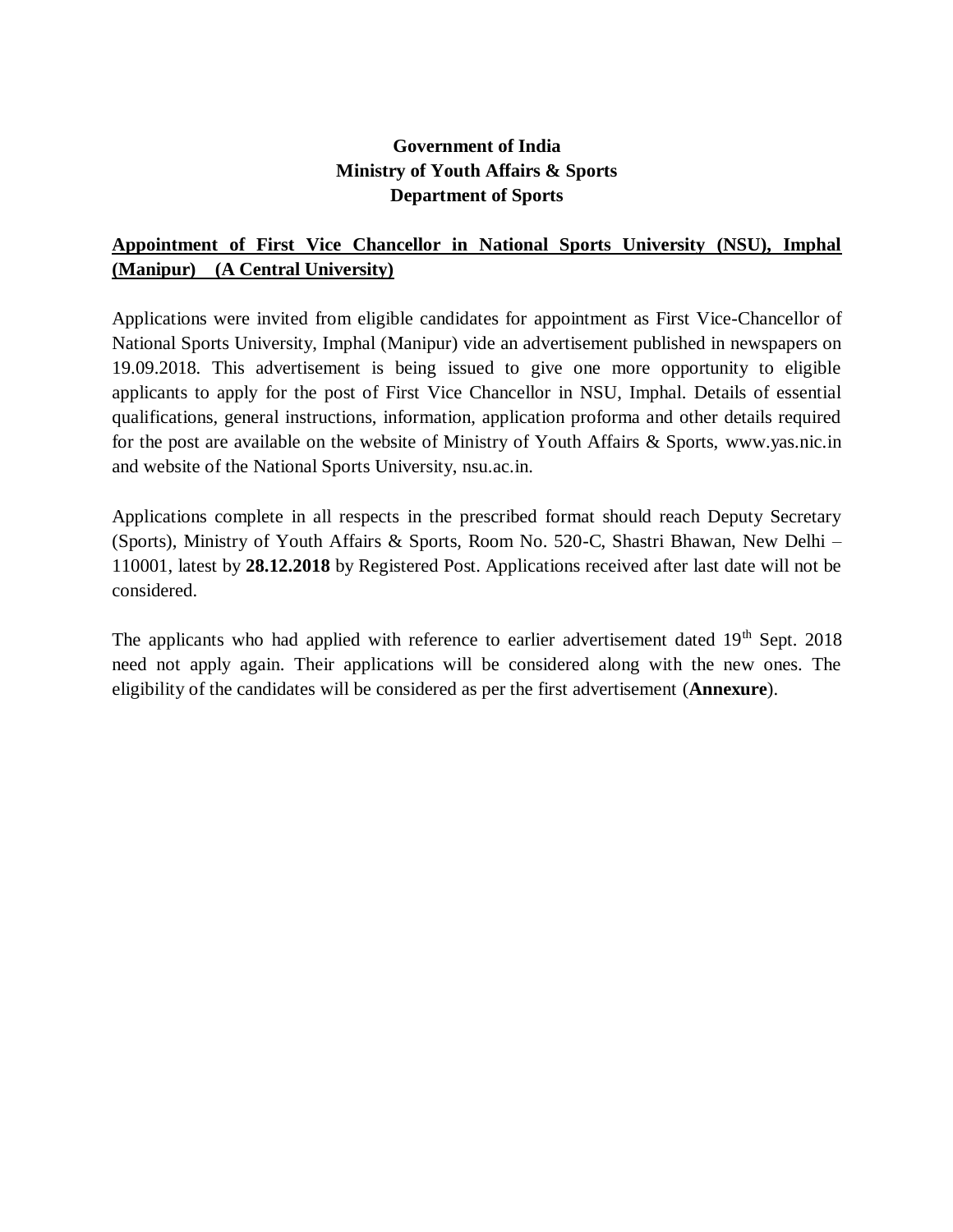#### **Annexure**

#### **Government of India Ministry of Youth Affairs & Sports Department of Sports ….**

**Appointment of First Vice-Chancellor in National Sports University, Manipur, (A Central University)**

[National Sports University is a](http://www.hnbgu.ac.in/) Central University established under National Sports University Act, 2018.

## **The Vice-Chancellor, being the academic as well as administrative head of the University, is expected to be:**

- A visionary with proven leadership qualities in the field of sports, with administrative  $\Box$ capabilities as well as credentials in sports academics and research in high performance sports.
- $\Box$ Having outstanding academic record throughout and a minimum of 10 years' experience as Professor in a University system or in an equivalent position in a reputed research and /or academic/administrative organization.
- $\Box$ Preferably below 65 years of age as on the closing date of receipt of applications of this advertisement.

### **Salary and Service Conditions**

- $\Box$ The post carries a pay of Rs. 2,10,000/- (Fixed) per month with Special Allowance of Rs. 5000/- and other usual allowances.
- The terms and conditions of the services will be those as set forth in the National Sports  $\Box$ University Act, 2018 and its Statutes.

### **Procedure for appointment**

- Appointment will be made for a period of 3 years extendable to 5 years by the Central Government.
- Applications in the prescribed format (Appendix-A) may be sent under a covering letter.
- Applications should reach within 30 days from the date of the publication of this advertisement, by Registered/Speed Post to: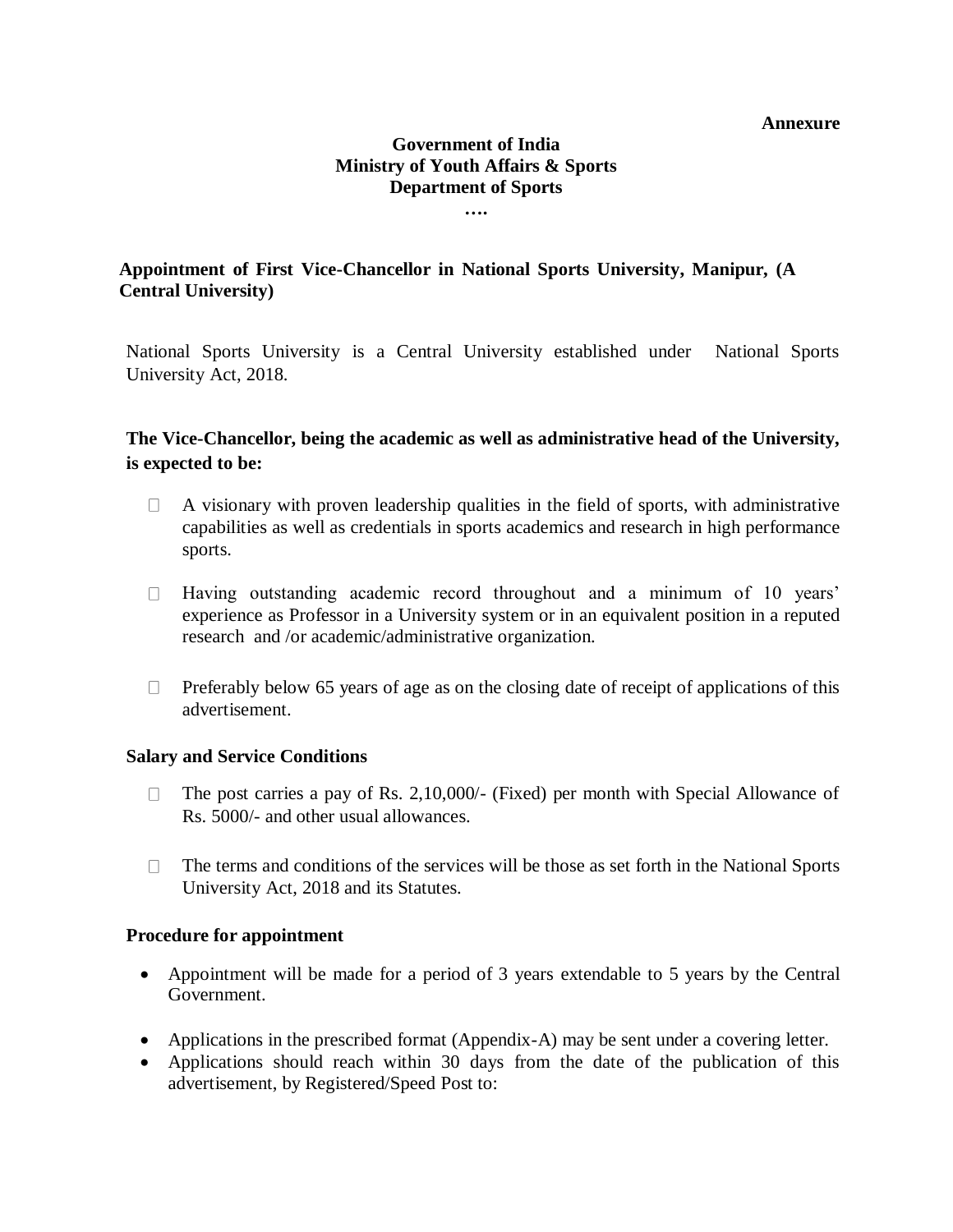Shri S.P.S. Tomar, Deputy Secretary (Sports) Ministry of Youth Affairs & Sports Room No. 520 "C", Shastri Bhawan, New Delhi-110001

**"Application for the post of Vice Chancellor, National Sports University,** should be super-scribed on the envelope.

The Ministry reserves the right to reject applications without assigning reasons.

The Ministry will not be responsible for any postal delay.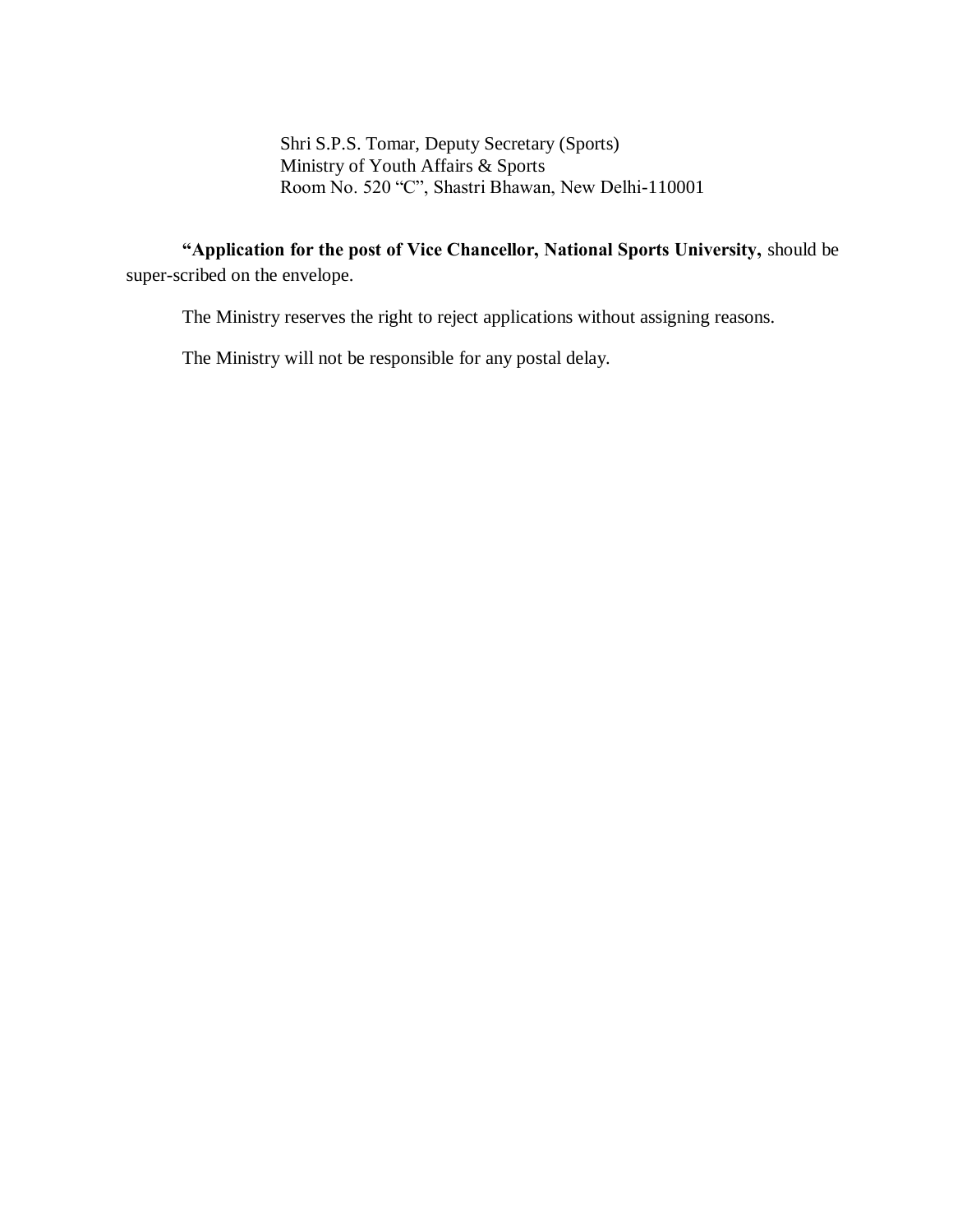### **Appendix-A**

**Format of Application for the Post of the Vice-Chancellor in National Sports University, Imphal (Manipur)** 

| <b>Passport</b><br>photograph | size |
|-------------------------------|------|
|                               |      |

(The Applicant can add more lines in the Proforma wherever required)

## **1. General Information of Applicant**

| <b>Name</b>          |  |
|----------------------|--|
| Date of Birth        |  |
|                      |  |
|                      |  |
| Correspondence       |  |
| <b>Address</b>       |  |
| <b>Mobile Number</b> |  |
|                      |  |
| <b>Email</b>         |  |
|                      |  |
|                      |  |

## **2. Educational Qualification**

| Qualification         | Year | Achieved/<br>$\frac{6}{9}$<br>Grade | <b>University</b> | Subject/Topic<br><b>Specialization</b> |
|-----------------------|------|-------------------------------------|-------------------|----------------------------------------|
| <b>Post Doctorate</b> |      |                                     |                   |                                        |
|                       |      |                                     |                   |                                        |
| Ph. D                 |      |                                     |                   |                                        |
| Post                  |      |                                     |                   |                                        |
| <b>Graduation</b>     |      |                                     |                   |                                        |
| <b>Graduation</b>     |      |                                     |                   |                                        |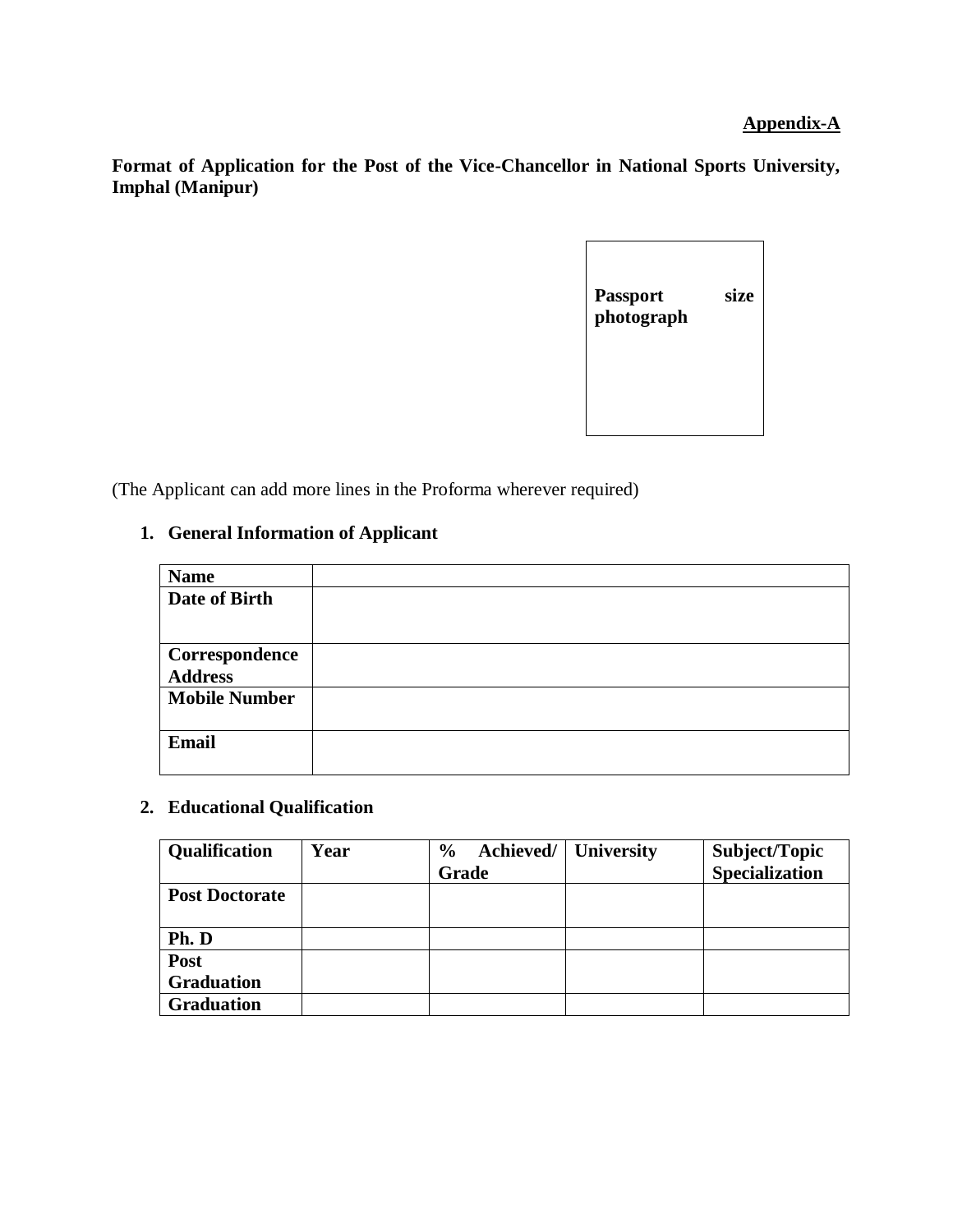# **3. Present Position**

| <b>Present</b><br><b>Held</b> | <b>Position</b>   Organization | From To<br>(Date) | <b>Total Experience</b><br>and<br>Years<br>(In<br><b>Months</b> ) |
|-------------------------------|--------------------------------|-------------------|-------------------------------------------------------------------|
|                               |                                |                   |                                                                   |

# **4. Academic Experience/Service Details**

| Post                              | Organization | <b>Duration</b> |        |                   |
|-----------------------------------|--------------|-----------------|--------|-------------------|
|                                   |              | <b>From</b>     | To     | <b>Experience</b> |
|                                   |              | (Date)          | (Date) | (In Years and     |
|                                   |              |                 |        | <b>Months</b> )   |
| Vice-                             |              |                 |        |                   |
| <b>Chancellor</b>                 |              |                 |        |                   |
| <b>Professor</b><br><sub>or</sub> |              |                 |        |                   |
| Equivalent                        |              |                 |        |                   |
| <b>Associate</b>                  |              |                 |        |                   |
| Professor or                      |              |                 |        |                   |
| Equivalent                        |              |                 |        |                   |
| <b>Assistant</b>                  |              |                 |        |                   |
| Professor or                      |              |                 |        |                   |
| <b>Equivalent</b>                 |              |                 |        |                   |

# **5. International Academic Exposure, if any**

# **6. Administrative Post(s) Held (On full time basis)**

| Sr. No | <b>Post</b> | Organization | <b>Duration</b> |           |
|--------|-------------|--------------|-----------------|-----------|
|        |             |              | From (Date)     | To (Date) |
|        |             |              |                 |           |
|        |             |              |                 |           |
|        |             |              |                 |           |
|        |             |              |                 |           |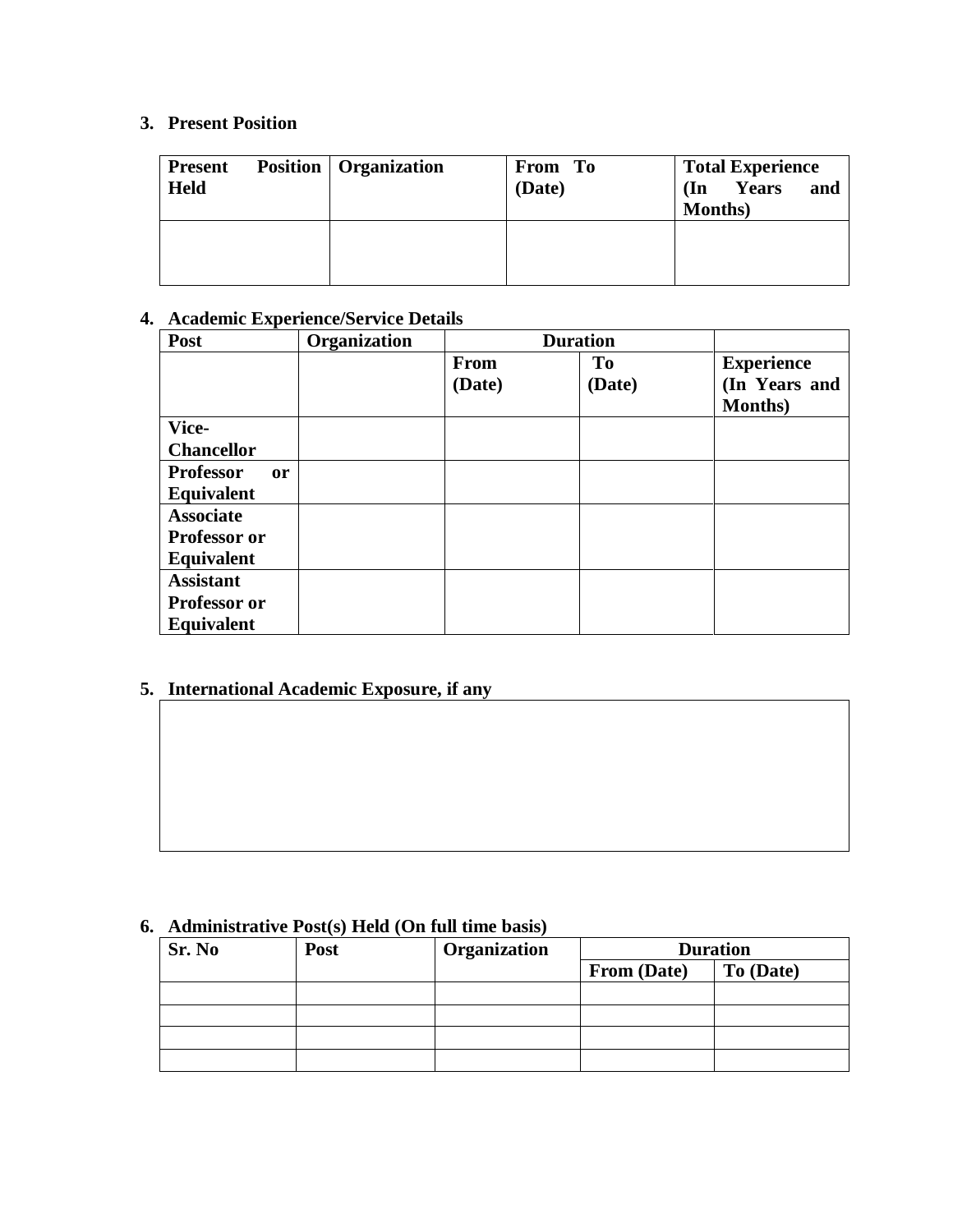## **7. Research Projects executed by the Applicant (Attach list)**

|                      | Completed (No.) | <b>Under Process (No.)</b> |
|----------------------|-----------------|----------------------------|
| <b>National</b>      |                 |                            |
| <b>International</b> |                 |                            |

#### **8. No. of Ph. D successfully guided (Attach list)**

|     | Awarded (In no.) | <b>Under Process (No.)</b> |
|-----|------------------|----------------------------|
| Ph. |                  |                            |

### **9. Publication (Attach list)**

|                                                               | <b>National</b> | <b>International</b> |
|---------------------------------------------------------------|-----------------|----------------------|
| <b>Number</b><br>of<br><b>papers</b><br>published (In Number) |                 |                      |
| <b>Number</b><br><b>Books</b><br>оť                           |                 |                      |
| published (In Number)                                         |                 |                      |

### **10. Area of Specialization (Upto 100 words)**

#### **11. Scholarship(s)/Award(s)/Member(s)/Fellowship(s) etc. of Academic Societies**

| Sr. No. | Name of Award/Fellowship<br>etc. | <b>Year of Award</b> | <b>Awarded by</b> |
|---------|----------------------------------|----------------------|-------------------|
|         |                                  |                      |                   |
|         |                                  |                      |                   |
|         |                                  |                      |                   |

#### **12. Details of Referees, if any**

| Sr. No | <b>Name</b><br><b>Referee</b> | of   Post Held<br>by<br>the Referee | <b>Email</b> | <b>Phone No</b> | <b>Mobile</b> |
|--------|-------------------------------|-------------------------------------|--------------|-----------------|---------------|
|        |                               |                                     |              |                 |               |
|        |                               |                                     |              |                 |               |
|        |                               |                                     |              |                 |               |